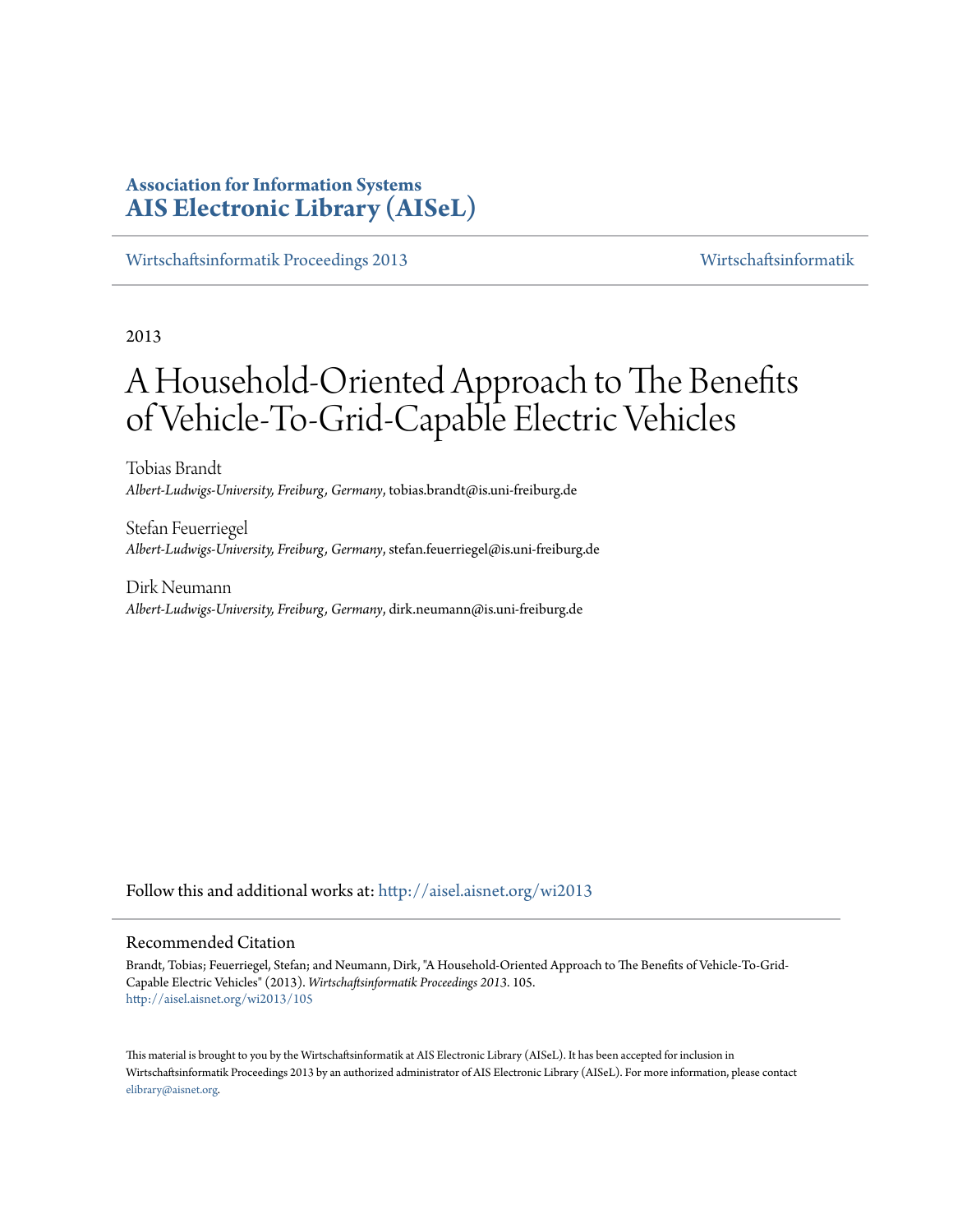# **A Household-Oriented Approach to The Benefits of Vehicle-To-Grid-Capable Electric Vehicles**

Tobias Brandt, Stefan Feuerriegel, and Dirk Neumann

Albert-Ludwigs-University, Freiburg, Germany {tobias.brandt,stefan.feuerriegel,dirk.neumann}@is.uni-freiburg.de

**Abstract.** In this paper we introduce a novel approach to exploring the benefits associated with Vehicle-to-Grid technology on an individual household level. We design an artifact that enables the implementation of different management strategies to utilize synergies between residential photovoltaic electricity generation and the energy storage provided by electric vehicles. The main advantage of this approach is that it does not rely on strong assumptions regarding the market penetration or social acceptance of electric vehicles. In a proof-ofconcept case study we show that even a very simple management strategy derived from a household utility function provides additional revenues to the household, while simultaneously decreasing (peak) load on the distribution grid.

**Keywords:** Green IS, Energy Informatics, Electric Mobility, Energy Management, Sustainability

## **1 Introduction**

The integration of intermittent renewable energy sources into the energy grid is one of the most pressing challenges many advanced nations face today. As the increasing scarcity of fossil fuels combined with a growing global demand for energy is likely to push resource prices upwards in the coming decades [1-2], societies are starting to embrace alternative means for generating electrical energy. This trend is reinforced by steadily decreasing production costs for solar panels and wind turbines and a growing awareness of man-made climate change.

The emergence of a new research frontier, Energy Informatics [3], caused scientists in information systems and computer science to consider their role in tackling the challenges associated with the power system of the  $21<sup>st</sup>$  century. The central issue associated with an energy supply largely based on wind and solar power is its exogenously given intermittency, as energy is only generated when wind is blowing or the sun is shining. Out of several possible solutions to this problem, two stand out, both with their own inherent advantages and drawbacks, but both increasingly relying on information technology [4]. One is to align energy consumption with energy generation (demand-side management), thus flipping the traditional paradigm of adjusting energy generation to match demand. Often, this requires only small investments in infrastructure, mostly information technology for automation purposes, as it relies

#### 1667

11<sup>th</sup> International Conference on Wirtschaftsinformatik,  $27<sup>th</sup>$  February –  $01<sup>st</sup>$  March 2013, Leipzig, Germany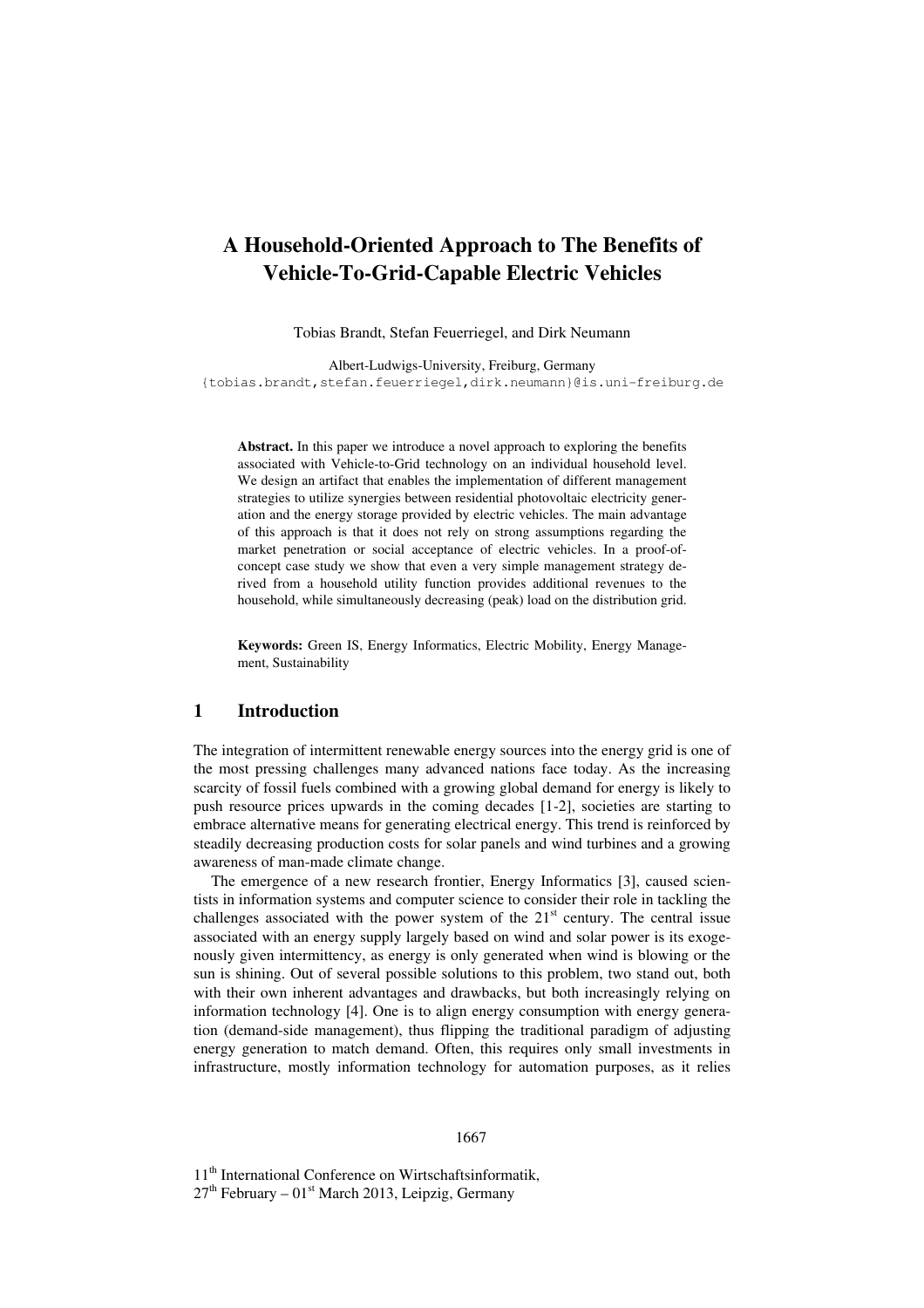primarily on rescheduling specific tasks. However, its limits are also evident – there is only so much work (both, in its colloquial and physical sense) that can be rescheduled before significantly encroaching on people's lives. The second approach is the substantial expansion of energy storage systems. Most common methods of storing electrical energy rely on transforming it into other forms of energy that can be stored more easily, examples being chemical energy in the case of batteries and potential energy for pumped hydro storage. However, these systems have in common that they are to a varying degree quite expensive. Pumped hydro and any form of gas-based storage are also characterized by specific geologic requirements and, while they do not interfere with the day-to-day life of people, the former often requires significant alterations to landscapes and ecological habitats.

In recent years, electric vehicles (EVs) have been proposed as a possible – at least partial – solution to the problem of energy storage. While they do require electrical energy to function, creating their very own challenges for energy supply systems in the case of mass distribution, each one of them is supplied with its own battery. When equipped with technology that enables a two-way power flow – grid-to-vehicle and vehicle-to-grid (V2G) – they can serve as a swarm of small energy storage devices. The benefits and risks associated with V2G-capable EVs have since been the subject of several publications, which will be explored in Section 2. Most of them focus on large-scale utilization of EV fleets. Possible benefits of V2G-technology in the residential sector have been largely overlooked, since a single EV only offers a comparatively small amount of energy storage and is primarily used for mobility purposes.

This paper presents a novel perspective on the benefits of V2G-capable EVs in the residential housing sector. We introduce an energy management artifact that implements different strategies for coordinating energy generation from residential photovoltaic (PV) panels, household energy consumption, EV battery storage and mobility needs to derive additional benefits for the residents. We show that even the simplest management strategy can provide financial incentives for employing V2Gtechnology, while simultaneously decreasing peak demand and PV load on the distribution grid. This is especially relevant, since there are no assumptions about a widespread acquisition of EVs required – even a single household employing this management artifact can reap the benefit and take some burden off the power grid. Finally, we also shift a common approach in smart grid research: Instead of asking what is optimal from a technological point of view and subsequently analyzing how to "sell" this to the public, we first derive the optimum on an individual level and consider the aggregated effect on the grid following that.

This paper is structured as follows: In Section two we present publications related to our research and position our paper in this context. In Section three the requirements for the management artifact are analyzed, while the artifact itself is introduced within a case study in Section four. In Section five we discuss other possible management strategies and possible extensions to the underlying model. Section six concludes.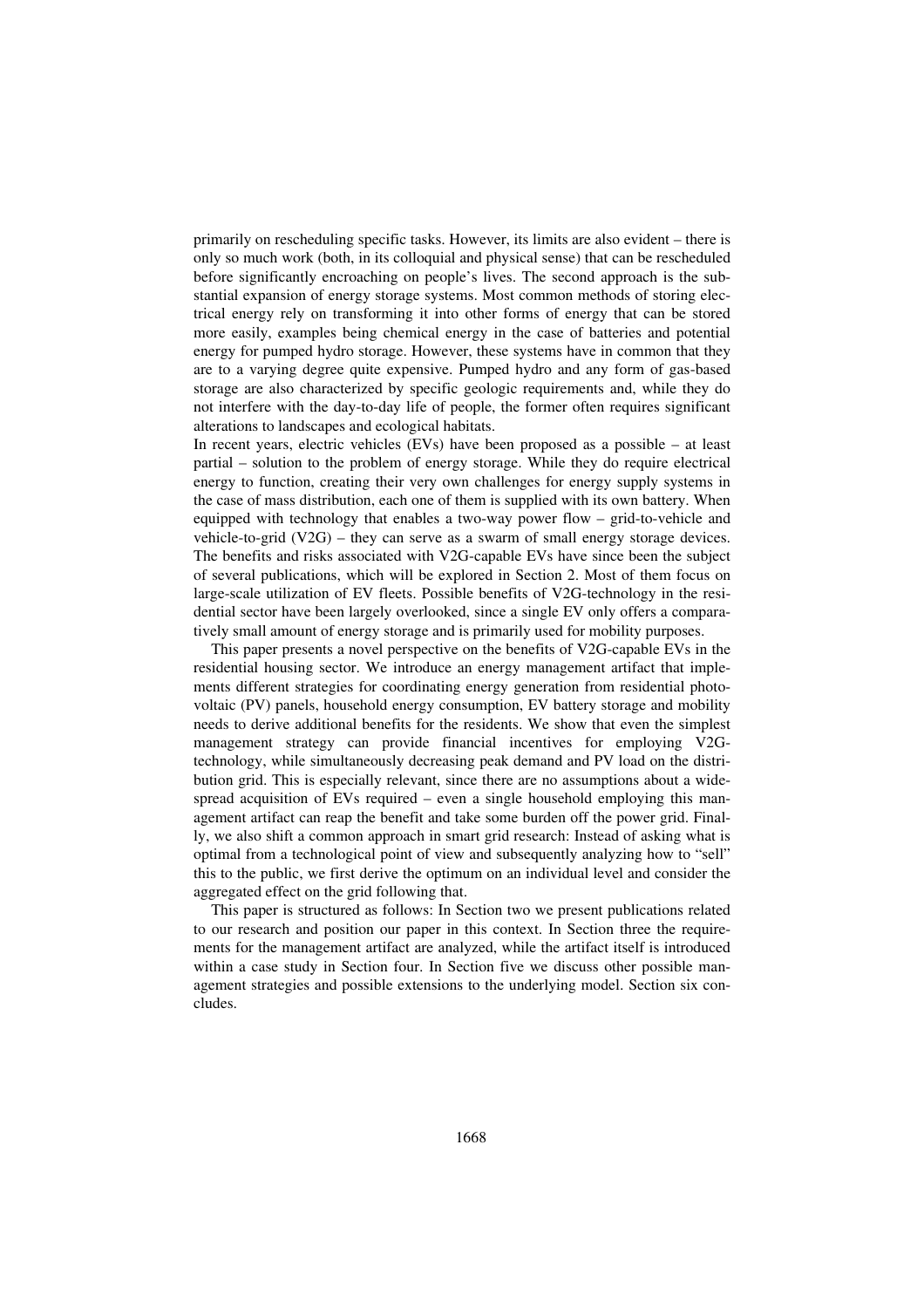# **2 Related Work**

Watson et al. [3] have stressed the importance of information systems and computer science in achieving sustainable solutions for a global economy. They emphasize that sustainable development supported by information technology goes beyond concepts like Green IS and Green IT and must include the role of these disciplines of shaping the power supply, transmission, and consumption systems of the future. Kossahl et al. [5] have since shown that Energy Informatics has gathered significant traction within the research community.

However, the steady rise of electric mobility as an alternative to traditional combustion engines has also caused research on energy and on mobility to become more and more intertwined. Battery-only Electric Vehicles (BEVs) and Plugin-Hybrid Electric Vehicles (PHEVs) pose a promising option to address the problem of energy storage associated with the rise of intermittent renewable energy sources like wind and solar power. While a single vehicle can only store a comparatively small amount of energy (e.g. 16 kWh for the Mitsubishi i-MiEV or the Chevrolet Volt), the aggregated effect of a widespread adoption of EVs can provide substantial storage capabilities to the power grid. Beyond charging their batteries using the power grid, EVs require the ability to feed energy back into the grid  $-$  V2G-technology – to function as effective storage devices.

The engineering challenge associated with this technology has been addressed in several papers. Kempton and Tomic [6-7] summarize the technical and economic fundamentals related to V2G, while Cvetkovic et al. [8] extend this approach to include residential photovoltaic panels into the system design. The resulting energy system allows for smooth, uninterrupted transitions from grid-supplied to V2Gsupplied energy provision for the households. Gurkaynak and Khaligh [9] design a residential photovoltaic control system to coordinate PHEV charging and regular residential requirements. On a larger scale, Lopes et al. [10] analyze grid-EVinterfaces to evaluate the effect of V2G-capable vehicles on the integration of wind power, showing that EVs can provide assistance in frequency control problems caused by intermittent energy sources.

The effects of a large number of EVs on the power grid have been the subject of a range of further publications, particularly in terms of adopted charging strategy. Lopes et al. [11] define a "dumb" strategy (charging whenever the vehicle owner desires to do so), a dual tariff strategy (lower energy price provides incentives to charge during night hours), and a "smart" strategy (charging centrally-controlled and grid-optimized), showing that the grid can only sustain a certain number of "dumb" EVs, but requires additional measures once the number of EVs increases. However, the financial incentives for vehicle owners to switch to a smart strategy are assumed to be given and not justified in detail. Similarly, Clement-Nyns et al. [12-13] illustrate the effect of an uncoordinated and a coordinated (dis)charging strategy of V2Gcapable EVs on the power grid. However, these strategies are not examined on their popular incentive compatibility. Additionally, Flath et al. [14] have characterized protocols for smart charging from an Energy Informatics perspective.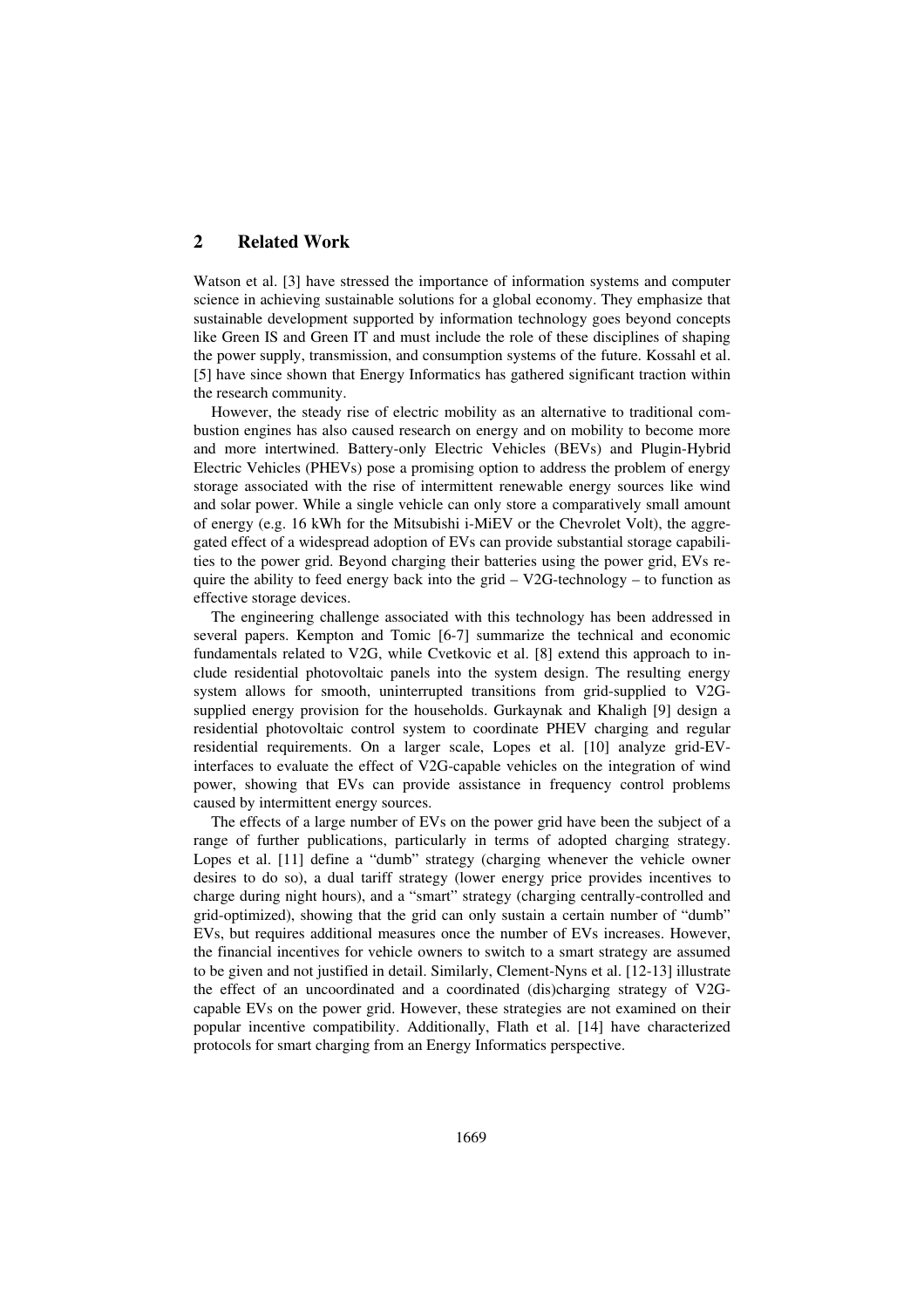A striking similarity in the literature on V2G-based business models is the reliance on EV-fleets or a widespread acquisition of EVs. This is justified in Guille and Gross [15], as well as Kempton and Tomic [7], with the superior revenues from entering the markets for ancillary services like frequency control. Most of these markets can only be entered when a certain amount of energy or power can be reliably provided, necessitating the aggregation of numerous EVs. Consequently, Kempton and Tomic [7] propose three business models distinguished by the aggregating player: (1) aggregation by the vehicle fleet owner, (2) aggregation by an electricity retail company, and (3) aggregation by a third party. The authors also identify the essential conflict between EVs as storage devices and their primary purpose, i.e. reliable mobility. White and Zhang [16] analyze the feasibility of an aggregated V2G program entering the markets for frequency regulation and peak-load reduction simultaneously. The authors conclude that there are additional payoffs for the individual participants of such a program, but do not propose a concrete contracting scheme to distribute these payoffs among the players in this scenario, thus not addressing the aforementioned essential conflict and the incentive compatibility of such a program. In a case study of PHEVs as providers of regulatory power in Germany and Sweden, Andersson et al. [17] simulate individual EVs as bidders in the regulatory power market in the respective countries. While this approach is one of the few to address individual vehicle owners, the authors mention a specific problem the implementation of such a project in a real-world setting would face. As the transmission system operators, who run the market for regulatory power, would be able to collect a massive amount of data on individual mobility, concerns about data protection could create substantial social resistance to such a V2G-program.

A broader analysis of barriers to a transition towards PHEVs and V2G is provided in Sovacool and Hirsh [18]. The authors argue that not only technical barriers are to be overcome, but also social, cultural and political hurdles. They highlight the basic acceptance problem of BEVs and PHEVs, the cultural aversion towards technological change and the interests of stakeholders in the current paradigm of mobility. Nevertheless, in an analysis on the long-term potential of V2G technology, Turton and Moura [19] conclude that V2G may cause a paradigm shift in both energy systems and transportation.

Summarizing, we conclude that V2G-technology offers an interesting perspective on managing future power systems in light of the rise of renewable energies. It would, however, also implicitly change the way we think about mobility and transportation. The majority of recent publications has analyzed the grid stabilizing effect of V2Gcapable EVs. This approach relies heavily on a widespread adoption of electric mobility and only marginally considers popular acceptance of the coordination mechanisms, if at all. In this paper we present a novel approach to V2G research. Instead of optimizing on the aggregated level without regards to individual incentive structures, a control artifact implements different strategies to manage energy supply from residential PV installations and V2G-capable EVs on the household level. These strategies are derived from an individual utility function, thus addressing the incentive compatibility problem. While the aggregated effect on grid stability of such a household-level optimization may be inferior to other approaches in related works, it does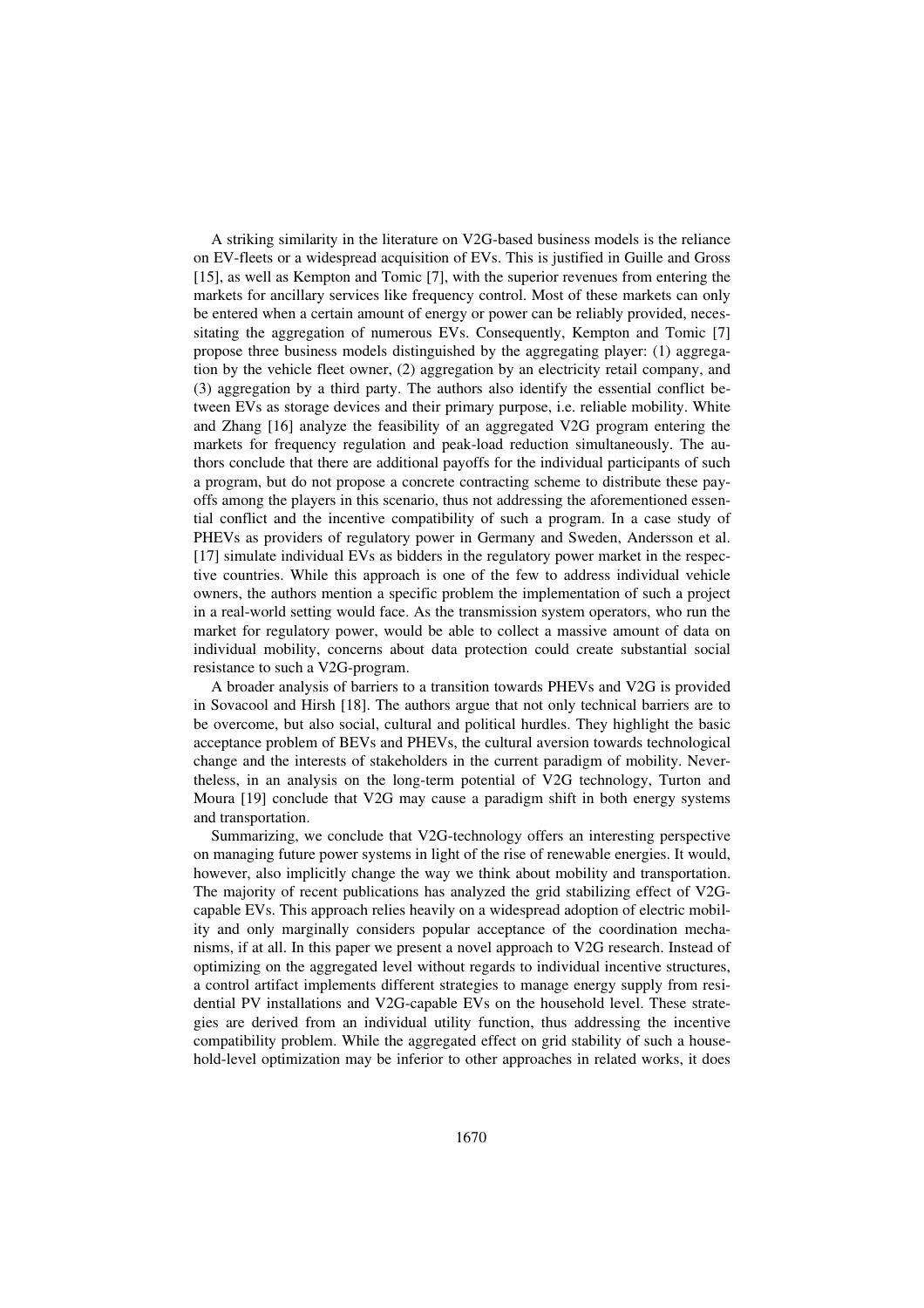not rely on ambitious assumptions concerning the total number of EVs, popular acceptance or data security.

## **3 Requirements Analysis**

The fundamental tradeoff associated with V2G for an individual car owner is between possible financial gains from using V2G-capabilities and unconstrained mobility. Subsequently, when constructing charging strategies, this tradeoff must be considered. In this paper we approach V2G in its fundamental sense as a technology complementary to renewable energy sources, and not primarily as a way to stabilize the power grid. The baseline scenario we analyze includes a single household, a residential photovoltaic panel and an EV. While houses with rooftop-PV panels have become common sights in many industrialized countries, there is still a low market penetration of EVs. Consequently, the notion of EV-fleets in the residential sector is still a long way off for the next years, perhaps even decades. Yet, the number of households that own both, a PV installation and an EV, is likely to steadily increase during that time, since both are currently targeted at the same type of customer (middle to upper income class, ecologically aware). By intelligently using V2G-technology, the owner can receive additional financial benefits from home-produced PV electricity without depending on a widespread adoption of EVs. This scenario is illustrated in Figure 1.

The basic idea is that the EV stores excess photovoltaic energy during times of low demand *D*, which would normally be fed into the grid  $(PV_G)$  and uses this energy to supply the household  $(EV_{HH})$  during times of high demand, when otherwise energy would need to be procured from the distribution grid  $(G<sub>HH</sub>)$ . The often substantial price difference between energy fed into the grid and energy procured from the grid would then provide monetary incentives to the vehicle owner, as long as this gain is not offset by additional constraints on mobility. This allows us to formulate the fundamental tradeoff associated with V2G as follows:

$$
U(t, M(t), s) = -C_E(t, s) + \phi(t, M(t), s)
$$
\n(1)

The utility *U* of the household at time *t* with the mobility requirements  $M(t)$  and under the V2G-strategy *s* is thus defined in Equation 1 as the degree to which  $M(t)$  is satisfied under s, computed and translated into monetary terms by the satisfaction function  $\phi$ , minus the total cost of energy procurement  $C_E$  in *t* under strategy *s*. While there are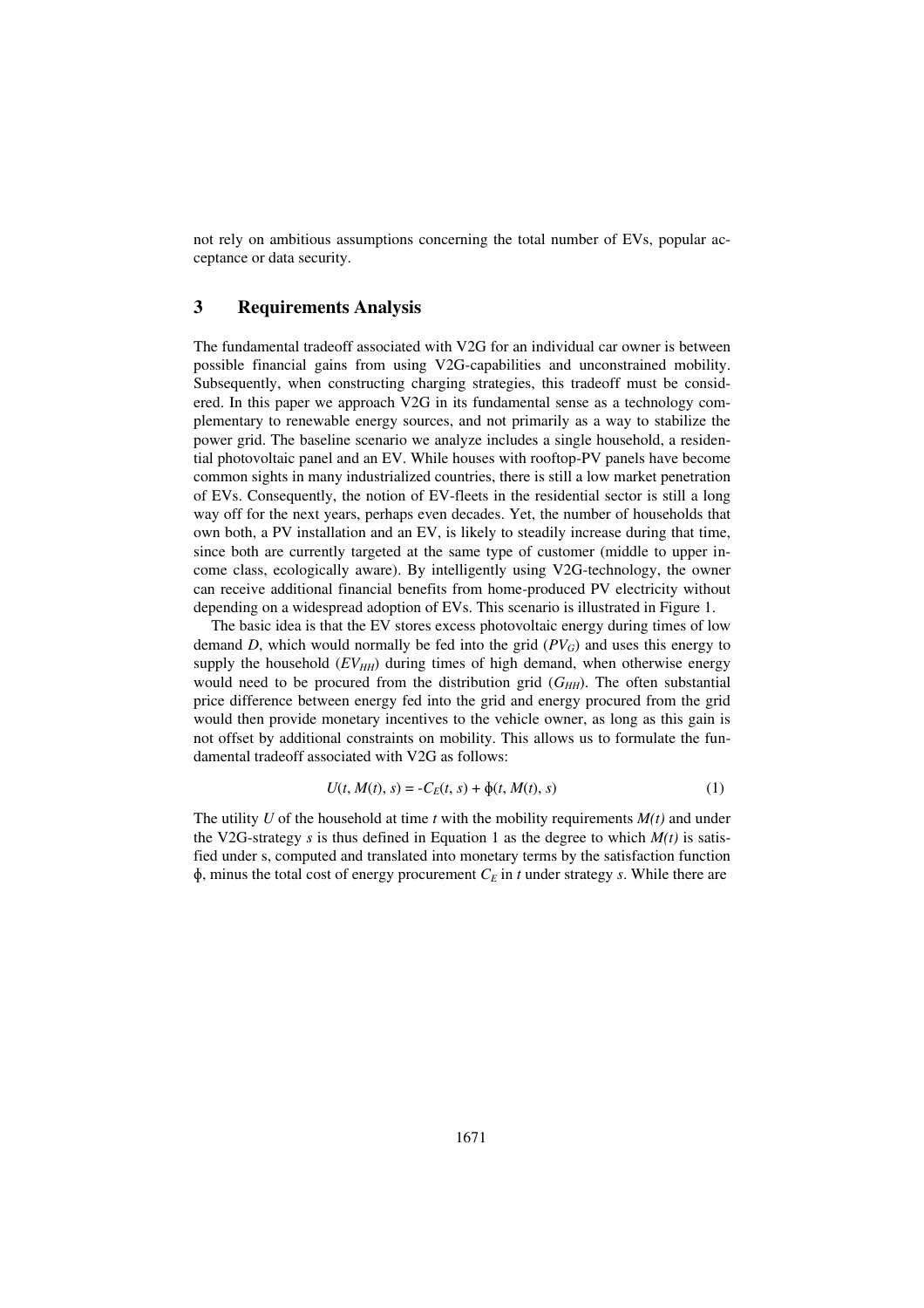

**Fig. 1.** Illustration of basic scenario

other variables that influence utility, they are assumed to be not affected by the V2G strategy and subsequently not considered.

The requirements the management artifact and the V2G strategies implemented need to fulfill are derived directly from the scenario and Equation 1. The requirements are as follows:

#### *Requirement 1: Monitor and reflect the energy flows in the system and mobility behavior in the calculations*

The reasoning behind this requirement should be evident, as the management artifact needs to observe the actual system to make informed decisions. This is even more important for management strategies that depend on predictions of future behavior (energy consumption or generation, mobility), since a historic data set of a higher quality is likely to improve forecasts.

#### *Requirement 2:*  $\phi(t, M(t), s)$  *must be computable for strategy s*

This requirement addresses the problem of translating constraints on mobility into a value that can be compared to energy costs. Solving this problem is, however, essential for addressing the fundamental tradeoff of V2G.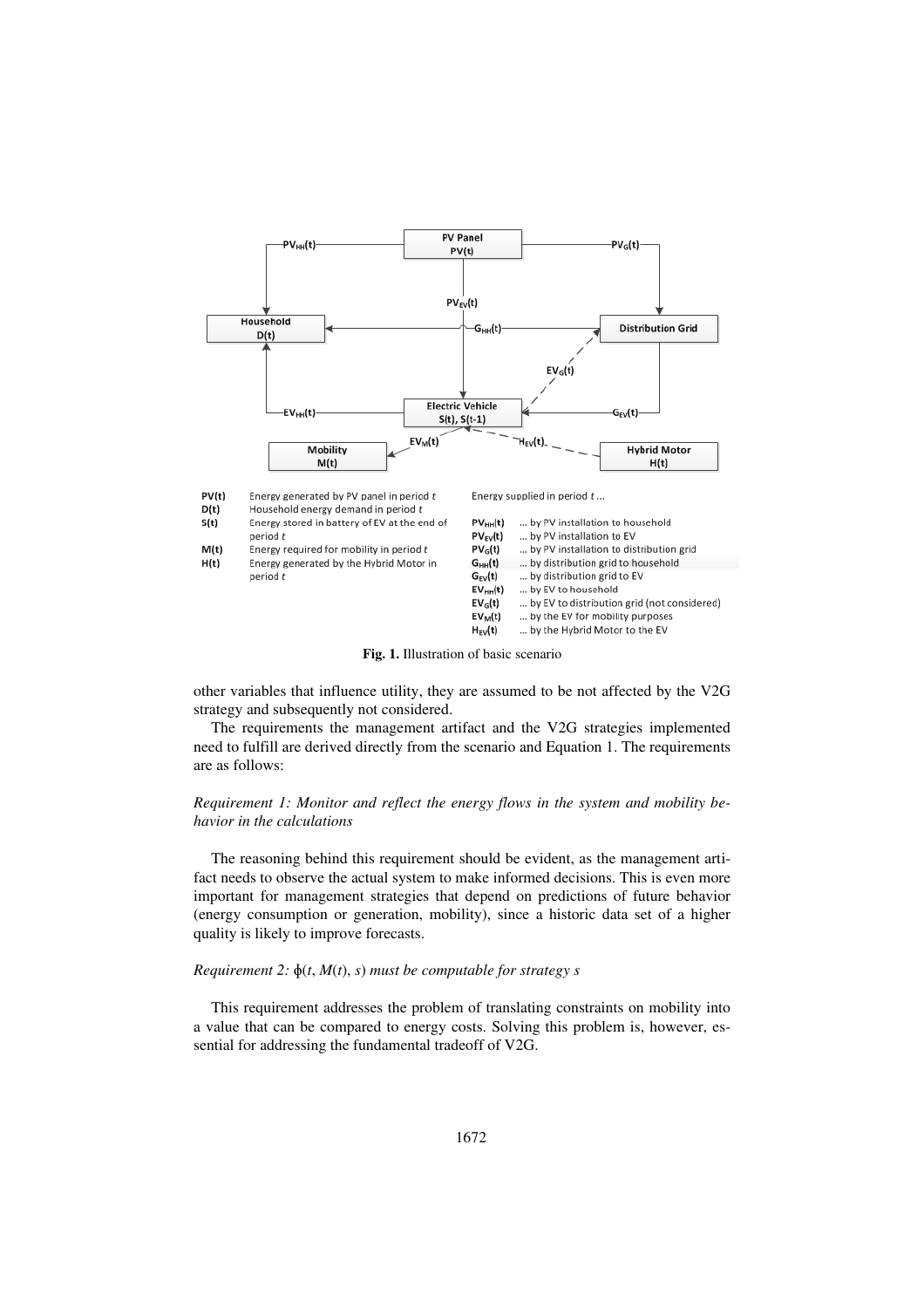*Requirement 3:*  $\int_{t=0}^{T} U(t, M(t), s) dt$  *of a strategy that includes V2G must be higher than the utility without V2G within a reasonable time interval [0,T]* 

This determines that any strategy that includes V2G must provide a higher utility than without this technology. What constitutes a reasonable time interval is largely in the eye of the beholder, but should at least span more than 24 hours (up to several weeks or months), since the EV energy storage takes advantage of daily cycles in PVgeneration and mobility behavior.

*Requirement 4: The distribution grid should not be adversely affected in terms of demand and feed-ins from PV* 

Although our approach aims primarily at the synergies between V2G and residential renewable energy sources, the distribution grid should at least not be negatively affected by the management artifact. We do not only consider a decrease in demand to be beneficial for the grid, but also a decrease in feed-ins from PV generation, since a large number of residential PV installations could pose challenges to the distribution grid in the future [20].

# **4 Strategy Modeling and Evaluation**

In this section we present a simulation-based evaluation to illustrate the possible benefits that can be gained from managing synergies between residential renewable energy generation and a V2G-capable EV. As this study intends to serve as a proof-ofconcept, we use a very simple management strategy to show that even with this simple strategy there are benefits for an individual household.

The simulation architecture has been implemented in MATLAB and enables the execution of different management strategies. In a real-world setting requirement 1, the monitoring of energy flows, would be addressed by using smart meters that supply the management artifact with data on the current system state. Within the simulation we use the profiles and parameters as specified and explained in Table 1. While we refer to the German market and German prices for electricity, which are heavily distorted by subsidies for renewable energies, this does not invalidate the applicability of our results to other countries without these subsidies. In fact, the spread between  $c_P$ and  $c_F$  (cost of procuring 1 kWh from the grid and cost of feeding 1 kWh into the grid, respectively) may be less than in an unsubsidized case. For example, an energy retail company may only be willing to voluntarily pay 4 or 5 cents per kWh, whereas the average retail price would only drop by about 2 cents, the current price effect of the solar subsidies. Finally, as recommended in Kempton and Tomic [6], we use a factor of 0.93 for AC/DC-inversion and vice versa. Battery degradation is not considered in our model, because its effect is likely to be negligible [21].

There are two possible ways to address requirement 2, evaluating mobility satisfaction in monetary terms. One is using a PHEV and computing the financial cost in regards to additional fuel required. The underlying assumption is that mobility needs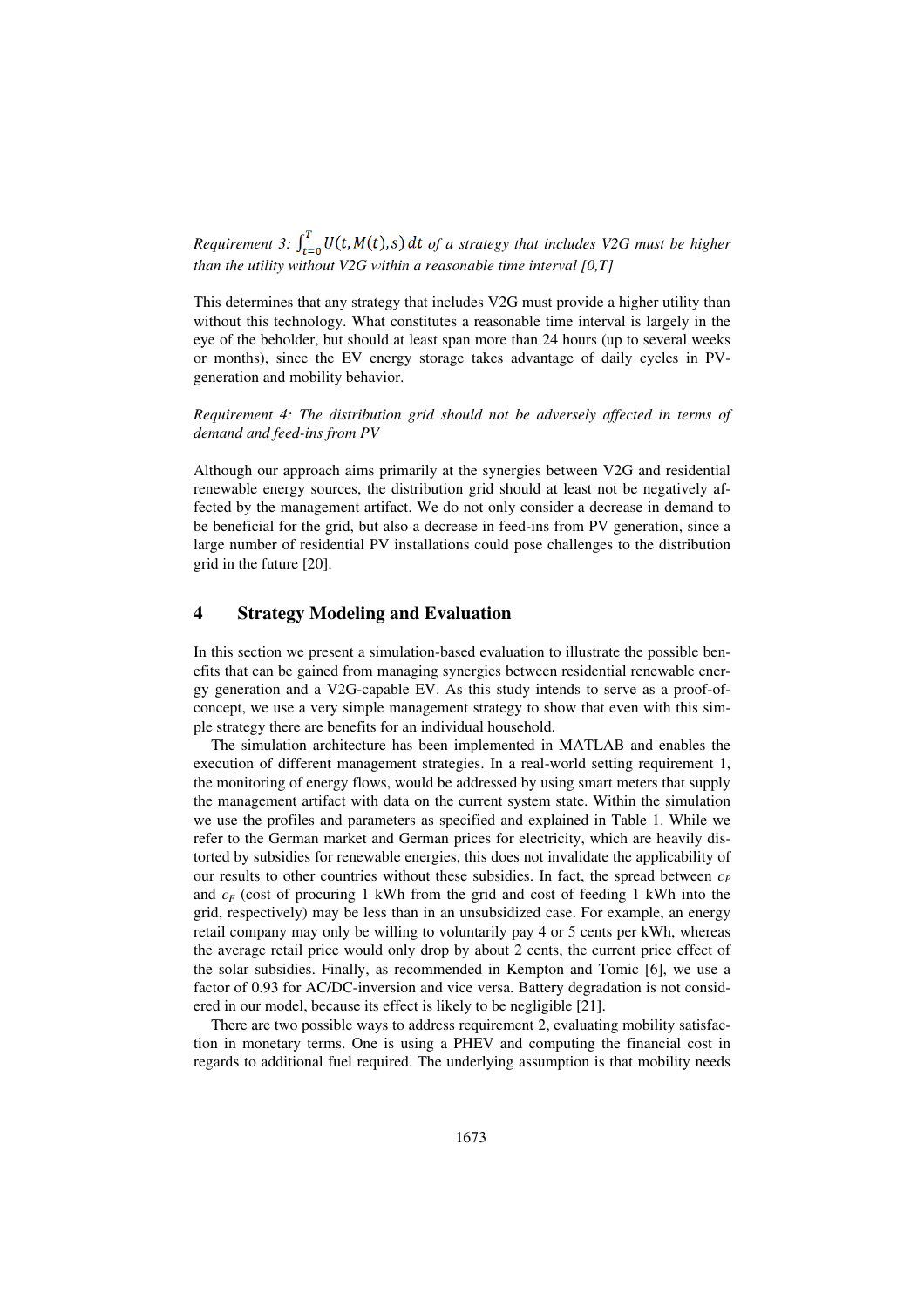can always be satisfied, it might just be more expensive to do so. In our simple proofof-concept strategy we use a different approach by assuming that the driver will never need the full battery capacity between charging cycles. More precisely, we define two decision strategies  $s_0$  and  $s_{V2G}$  as the benchmark scenario and the V2G scenario as illustrated in Table 2.

Essentially, the EV owner determines a battery level *S MIN* deemed necessary to fulfill all mobility needs. Up to this level all excess PV power (i.e. power exceeding household demand, Equations 2a and 3a in Table 2, respectively), and the distribution grid is used to charge the vehicle (subject to maximum charging power constraint, Equations 2e, 2f, 3e, 3f). In the benchmark case, once *S MIN* is reached, only excess PV power is used to charge the EV (Equation 2e). All remaining PV power is fed into the grid (Equation 2g), which also supplies any additional power needed to satisfy demand (Equation 2d). Under the V2G-strategy, the EV uses any energy above *S MIN* to power the household if the power generated from PV is not sufficient (Equation 3c). Hence, the central difference between the strategies and the potential for cost savings is how each strategy deals with stored energy above *S MIN* .

Current BEV models still have a quite limited driving range and thus cannot fully replace cars powered by combustion engine. Hence, in our benchmark scenario we assume the EV to be the second car in the household. Specifically, we consider a fourperson household in rural Germany with a household demand and PV generation as illustrated in Figure 2 for a sample day. This household consists of one full-time working parent (using the primary car), one stay/work-at-home parent (using the EV), a schoolchild and a toddler. While this seems to be a very strict selection, the artifact is not solely aimed at this small subset of the population. Basically, any household where one car is parked at home for a significant part of the day would achieve similar results. We use this very specific selection only to generate realistic patterns for driving behavior. Hence, our sample household and a household with a stay-at-home senior may both have a car being parked at home during the day, but they would undertake trips for completely different reasons.

We analyze the effects of our management artifact during one week of August with the following mobility requirements for the EV derived from our data set:

- **06.30 AM 07.00 AM** Driving child to school and returning home (16 km)
- **12.30 PM 02.00 PM** Shopping, picking child up from school and returning home (22 km)
- **05.30 PM 05.45 PM** Short additional shopping trip (3 km)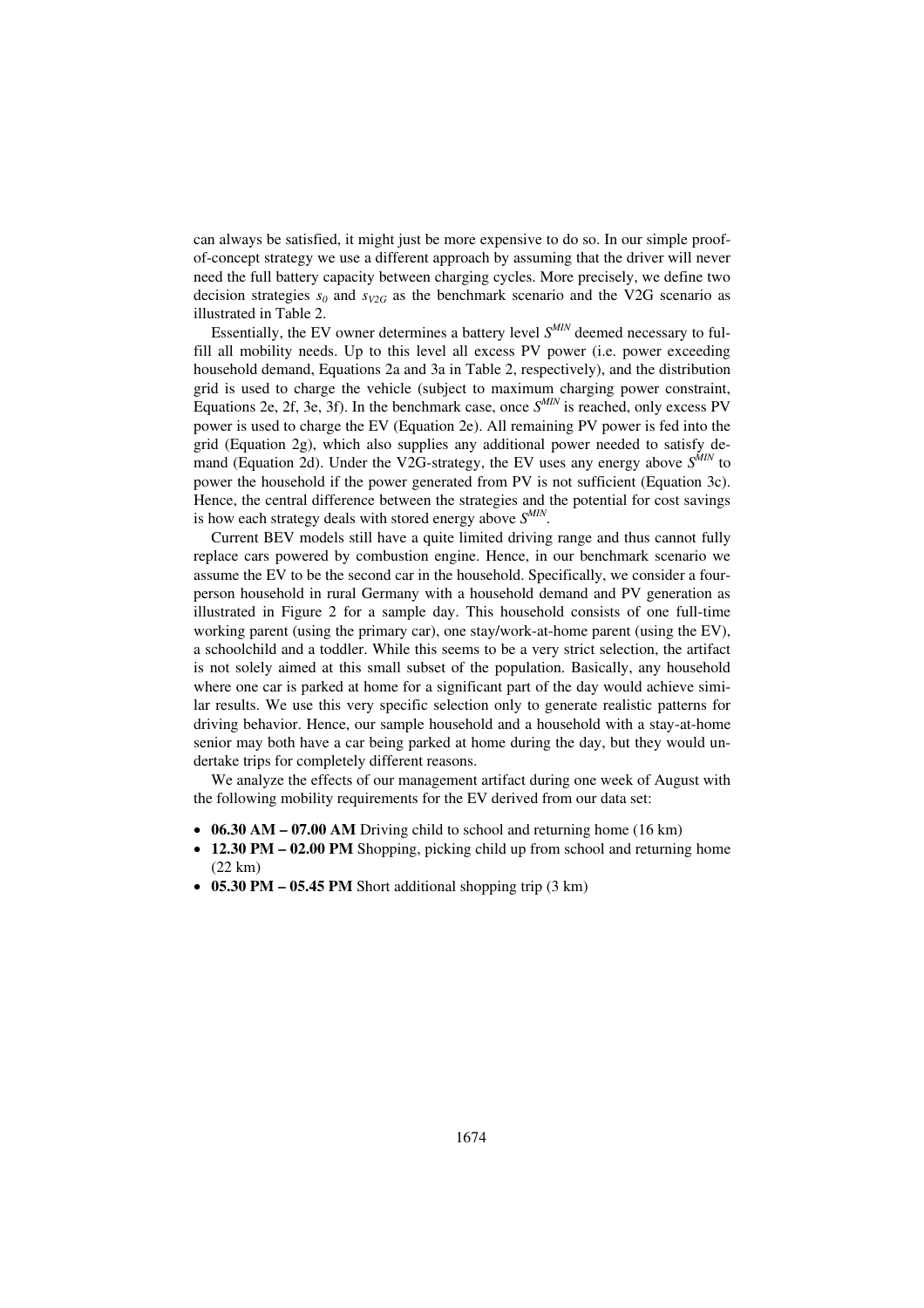| Variable /                                                  | Value                            | Unit                                   | Comment                                                                                                                                                                                                                                                                                                                                                                                                                                                                                                                                                                              |
|-------------------------------------------------------------|----------------------------------|----------------------------------------|--------------------------------------------------------------------------------------------------------------------------------------------------------------------------------------------------------------------------------------------------------------------------------------------------------------------------------------------------------------------------------------------------------------------------------------------------------------------------------------------------------------------------------------------------------------------------------------|
| Parameter<br>D(t)                                           | N/A                              | kW                                     | This is simulated according to the standardized<br>household demand profile of the German Asso-<br>ciation of Energy and Water Industries [22] for<br>2011 (15 minute intervals) with an annual de-<br>mand of 3880 kWh. While this load trace is<br>averaged over all households and flattens peaks,<br>this does not present an issue for the proof-of-<br>concept, since the flexible discharging of EVs<br>would allow for a better management of demand<br>spikes than provided by PV. The beneficial effect<br>of our management artifact is thus at most under-<br>estimated. |
| PV(t)                                                       | N/A                              | kW                                     | PV generation is based on the trace of a rooftop<br>PV installation on a single-family home in east-<br>ern Bavaria, Germany (5.58 kWp installed).                                                                                                                                                                                                                                                                                                                                                                                                                                   |
| M(t)                                                        | N/A                              | N/A                                    | Mobility needs are constructed on the basis of<br>the study "Mobility in Germany, 2008" [23],<br>which documents several tens of thousands of<br>trips in passenger cars taken in 2008 and links<br>them to households and individuals. As mobility<br>behavior is very persistent, there should arise no<br>problem from linking these requirements with<br>PV and demand data from 2011.                                                                                                                                                                                           |
| $S^{\overline{MAX}}$<br>$OUT^{MAX}$<br>$IN^{MAX}$<br>$EV_M$ | 16<br>1.5<br>2.4<br>0.187        | kWh<br>kW<br>kW<br>kWh / km            | The technical parameters for the EV are based on<br>the Mitsubishi i-MiEV electric car, as Mitsubishi<br>is one of the first producers planning to introduce<br>V2G-capable vehicles at least for emergency<br>support [24] Additional parameters are taken<br>from the "Fuel Economy Guide" [25]. They<br>represent the maximum energy that can be stored<br>in the battery, the maximum power the vehicle<br>can feed into the household, the maximum power<br>the vehicle can be charged with and the average<br>energy required for 1 km of driving distance,<br>respectively.   |
| $c_G$<br>$C_{P}$<br>$C_{P}$                                 | 0.2495<br>$-0.1243$<br>$-0.2443$ | E / kWh<br>$\epsilon$ / kWh<br>E / kWh | These parameters represent the cost of a single<br>kWh procured from the distribution grid, PV-<br>generated and used for private consumption, and<br>PV-generated and fed into the grid, respectively.<br>Values are according to the German subsidy<br>scheme [26] and the average retail price in Ger-<br>many in 2011 [27].                                                                                                                                                                                                                                                      |

**Table 1.** Variables and Parameters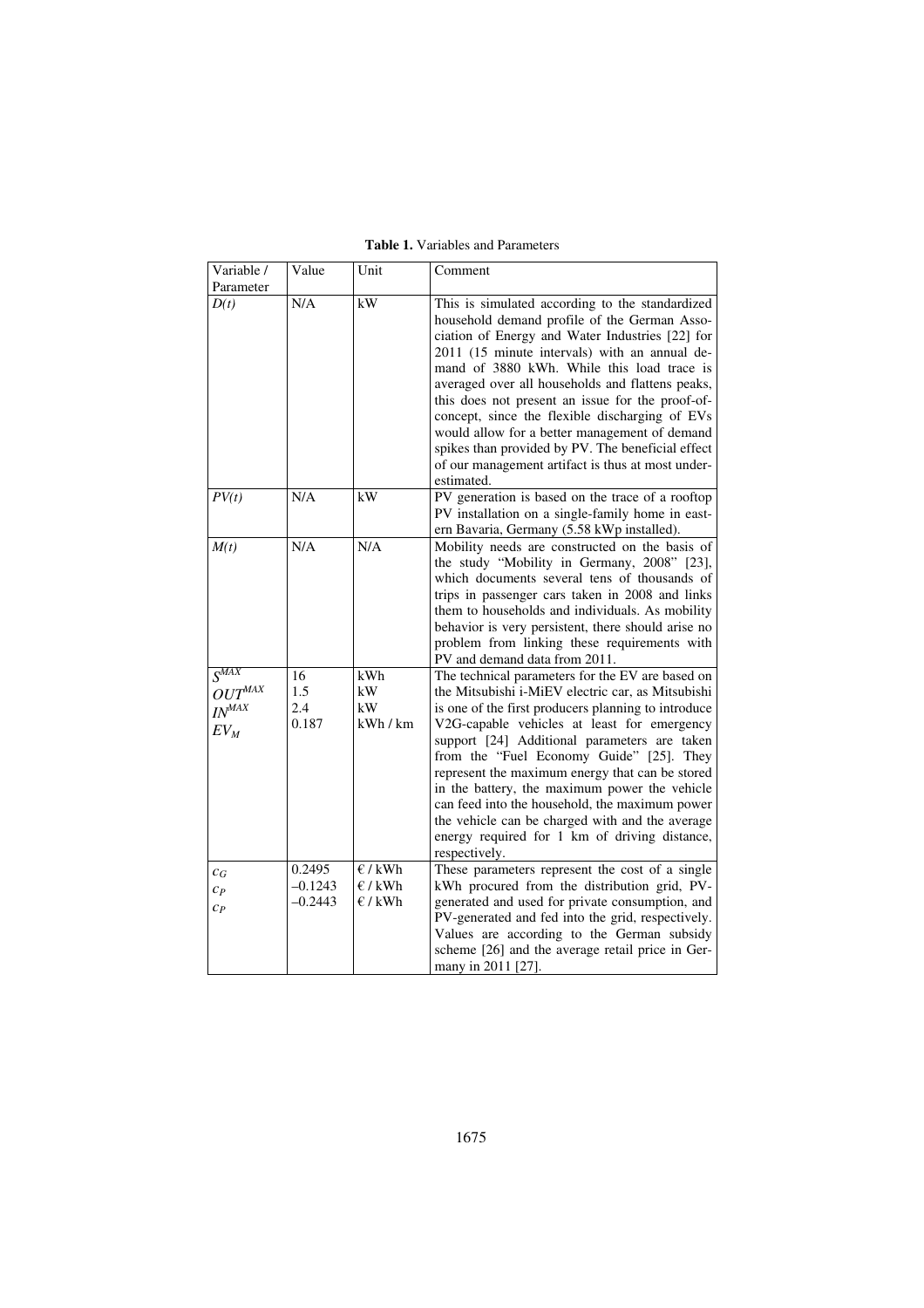

**Fig. 2.** Household demand and PV generation as on August 5, 2011

| $S_0$ :  | $PV_{HH}(t) = min[D(t), PV(t)]$<br>$y = \begin{cases} 1 \\ 0 \end{cases}$                                                                           | <i>if EV plugged in</i><br>otherwise         | (2a)<br>(2b) |
|----------|-----------------------------------------------------------------------------------------------------------------------------------------------------|----------------------------------------------|--------------|
|          | $EV_{HH}(t) = 0$<br>$G_{HH}(t) = D(t) - PV_{HH}(t)$                                                                                                 |                                              | (2c)<br>(2d) |
|          | $PV_{EV}(t) = \begin{cases} \min[PV(t) - PV_{HH}(t), IN^{MAX}] & \text{if } y = 1 \text{ and } S(t) < SM^{MAX} \\ 0 & \text{otherwise} \end{cases}$ |                                              | (2e)         |
|          | $G_{EV}(t) = \begin{cases} IN^{MAX} - PV_{EV}(t) \\ 0 \end{cases}$                                                                                  | if $y = 1$ and $S(t) < S^{MIN}$<br>otherwise | (2f)         |
|          | $PV_{G}(t) = PV(t) - PV_{HH}(t) - PV_{EV}(t)$                                                                                                       |                                              | (2g)         |
|          |                                                                                                                                                     |                                              |              |
|          |                                                                                                                                                     |                                              |              |
| $SV2G$ : | $PV_{HH}(t) = \min[D(t), PV(t)]$                                                                                                                    |                                              | (3a)         |
|          | $y = \begin{cases} 1 \\ 0 \end{cases}$                                                                                                              | <i>if EV plugged in</i><br>otherwise         | (3b)         |
|          | $EV_{HH}(t)$<br>$= \begin{cases} \min[\max[D(t) - PV_{HH}(t), 0], OUT^{MAX}] & if y = 1 \text{ and } S(t) > S^{MIN} \\ 0 & otherwise \end{cases}$   | otherwise                                    | (3c)         |
|          | $G_{HH}(t) = D(t) - PV_{HH}(t) - EV_{HH}(t)$                                                                                                        |                                              | (3d)         |
|          | $PV_{EV}(t) = \begin{cases} \min[PV(t) - PV_{HH}(t), IN^{MAX}] \\ 0 \end{cases}$                                                                    | if $y = 1$ and $S(t) < S^{MAX}$<br>otherwise | (3e)         |
|          | $G_{EV}(t) = \begin{cases} IN^{MAX} - PV_{EV}(t) \\ 0 \end{cases}$                                                                                  | if $y = 1$ and $S(t) < S^{MIN}$<br>otherwise | (3f)         |

**Table 2.** Strategies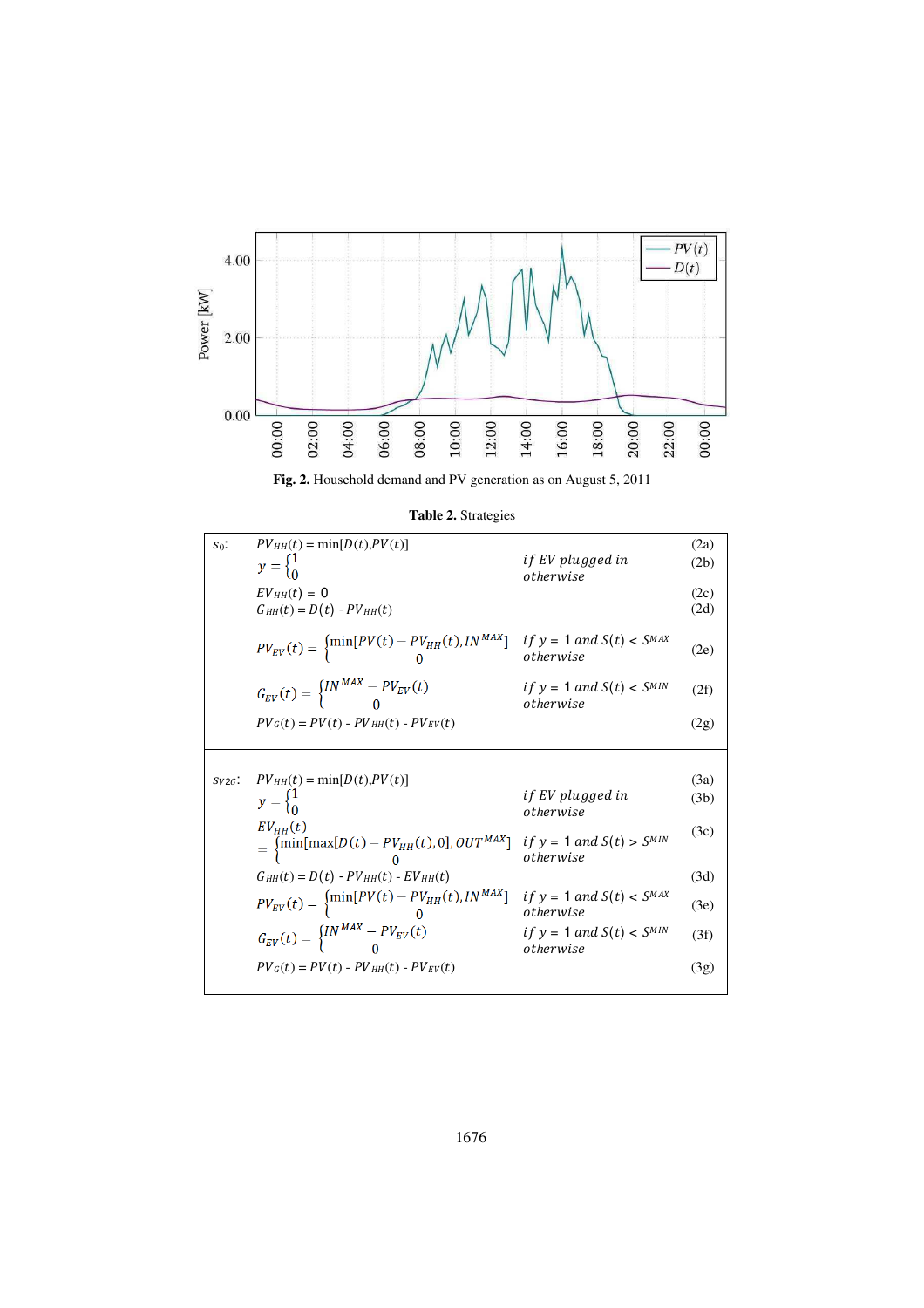While this behavior is unlikely to repeat every day for the entire week (usually there is no school on the weekend), it still constitutes a reasonable benchmark case (the child might go to sports practice, instead). We set  $S^{MIN}$  to 70% of the maximum, i.e. 11.2 kWh. This guarantees that all trips can be realized and leaves some leeway for additional unplanned trips.

As our assumption is that this decrease of the effective battery capacity does not limit mobility behavior,  $\phi(t, M(t), s_0)$  and  $\phi(t, M(t), s_{V2G})$  would be equal, thus eliminating each other when calculating the difference in the total utilities of each strategy.

The difference in utilities reduces to the purely monetary difference in the electricity costs, resulting in the following equation:

$$
\Delta U = -C_E(t, s_{V2G}) + C_E(t, s_0) \tag{4}
$$

with

$$
C_{E}(t, s_{i}) =
$$
  

$$
\int_{t=0}^{T} [c_{G}(G_{HH}(t, s_{i}) + G_{EV}(t, s_{i})) + c_{P}(PV_{HH}(t, s_{i}) + PV_{EV}(t, s_{i})) + c_{F}PV_{G}(t, s_{i})]dt.
$$
 (5)

Since the demand and PV data is divided in intervals of 15 minutes, we used a discrete approximation of these functions. Figure 3 illustrates the daily costs for electrical energy associated with each strategy, which were obtained through a computational experiment. The variance between the days is largely caused by the volatility of PV generation, but also by daily differences in the household demand. Negative costs implicate a profit for the household, resulting in an increase in profits of 9.15% over the week (27.17€ compared to 24.89€) from employing the V2G-strategy.

The actual impact of the V2G-strategy for a specific day is depicted in Figure 4. While the left graph shows which sources supply the electricity demand of the household given  $s_0$ , the right graph illustrates this for  $s_{V2G}$ . With the latter strategy the EV relieves the distribution grid during the evening hours and at night, thus even dampening the load peak between 6 and 8 PM. Over the entire week the feed-ins from PV on the grid have been reduced by 14.02 kWh (14.07%), while the energy procured from the grid has been reduced by 15.87 kWh (55.83%, difference in absolute terms largely due to losses from inversion). This shows that our management artifact can provide additional revenues for the household and simultaneously reduce (peak) load on the distribution grid – even with a very simple management strategy.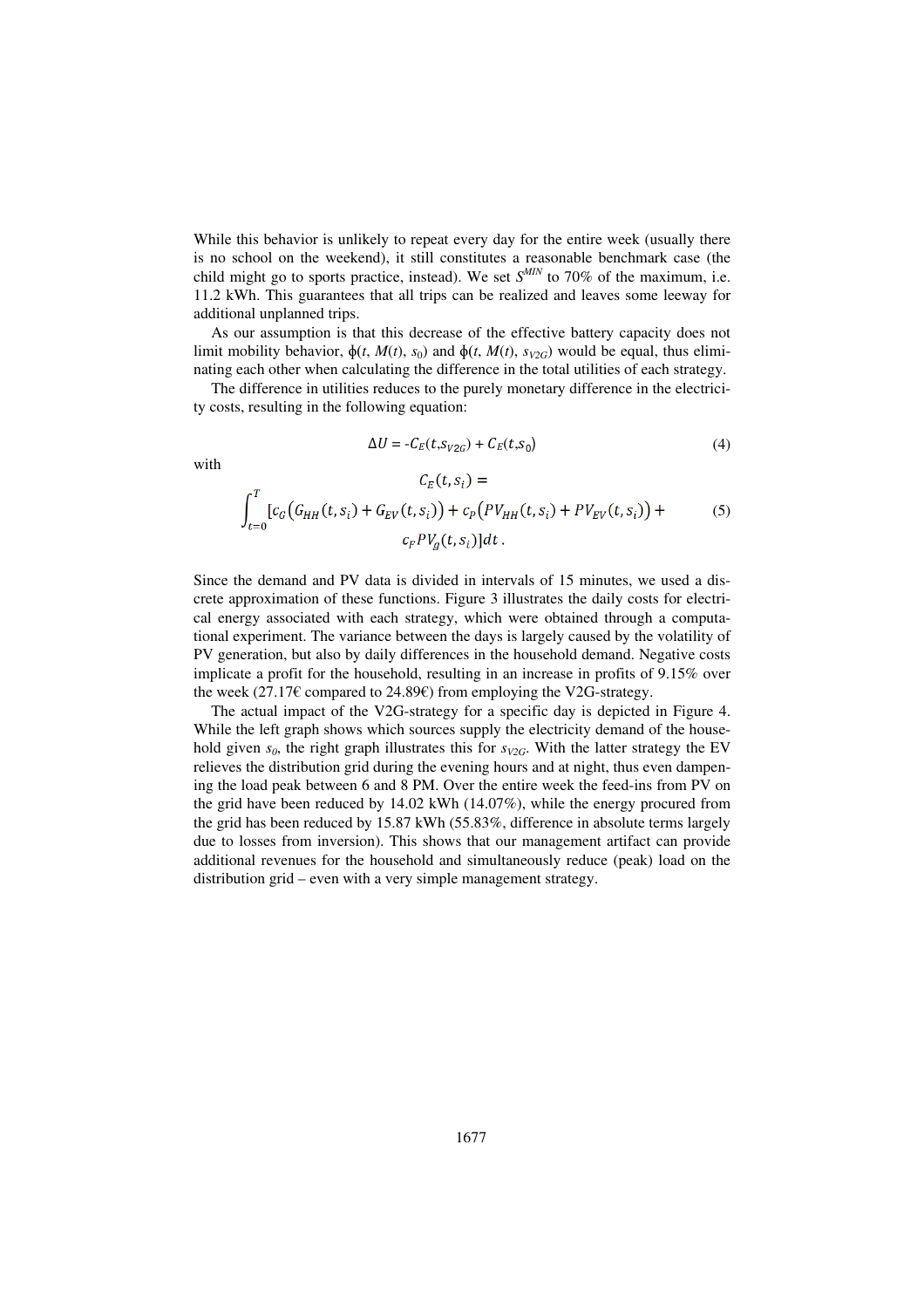

2011-08-01 2011-08-02 2011-08-03 2011-08-04 2011-08-05 2011-08-06 2011-08-07



**Fig. 3.** Daily costs for electrical energy

**Fig. 4.** Energy sources that supply household demand (top:  $s_0$  / bottom:  $s_{V2G}$ )

# **5 Discussion**

It has been shown that using our management artifact households can realize monetary benefits through V2G without relying on (not yet existing) aggregation programs. While not every week is an August week, this sample household could gain revenues of around 60€ during a year, estimating that on average about 50% of the additional weekly income or savings is realistic for the entire year. This is almost an entire monthly rate of the average standardized three-person household in Germany [27].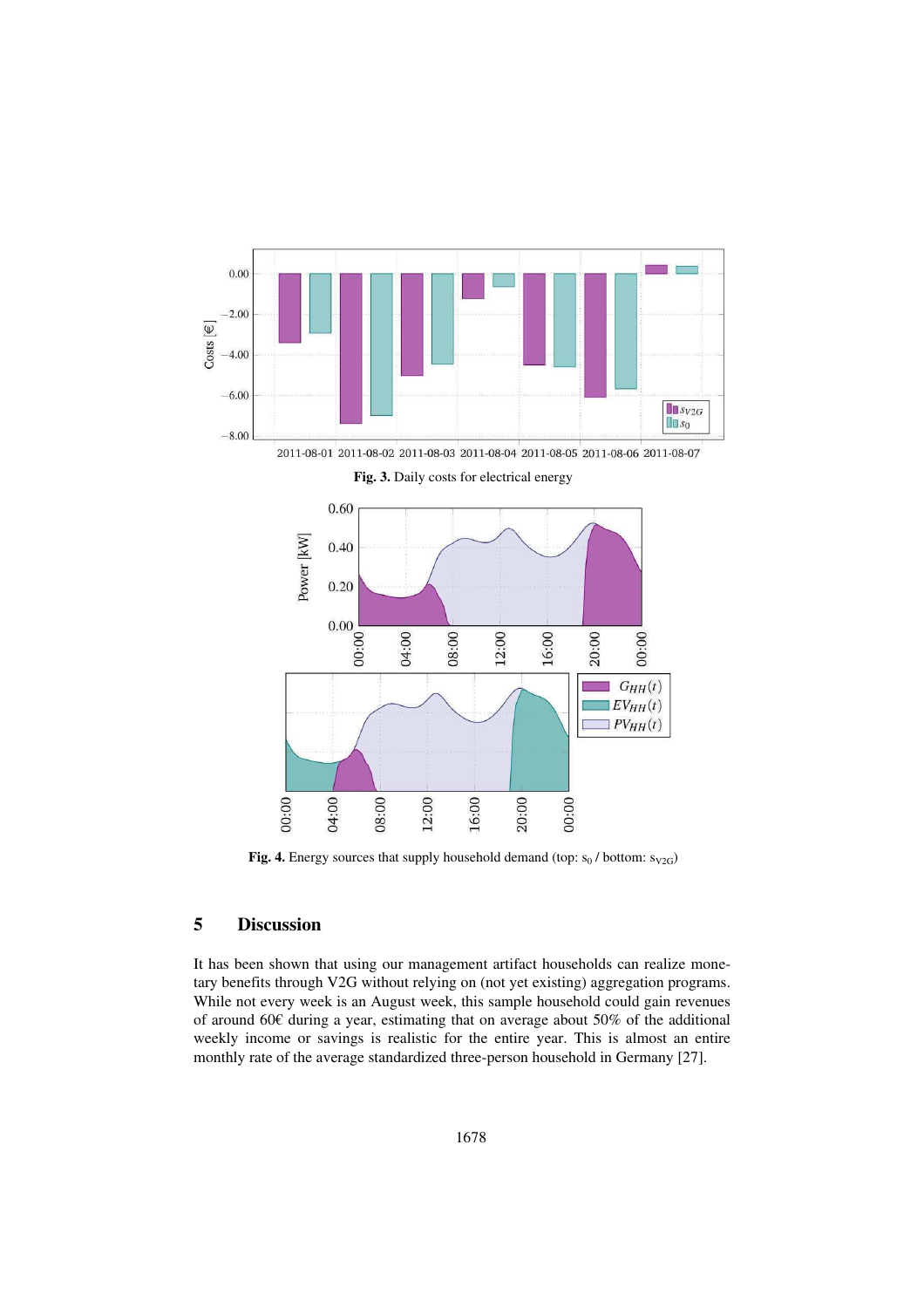However, this is just a lower boundary to the possible financial gains, as we used a very simple decision strategy that did not employ any optimization techniques and focused entirely on the synergies between residential PV and energy storage. In this section we briefly present three possible additions to our model that could substantially increase these revenues.

#### *Strategies under Uncertainty (with or without Signaling)*

In our case study, the mobility needs  $M(t)$  are assumed to be equally satisfied by the strategy with V2G and without V2G. Consequently, the satisfaction function  $\Phi$  was eliminated when taking the difference of utilities. However, the choice of a fixed *S MIN* severely limits the ability of the management artifact for intraday optimization. This problem could be alleviated by handling  $\phi$  differently and considering a PHEV instead of a BEV. The full satisfaction of  $M(t)$  would be formulated as a constraint on the optimization problem, handling a low battery state by relying on the more expensive combustion engine. This would allow the management artifact to optimize V2G power supply over a future time interval, subject to forecasts on future demand, PV generation and mobility behavior. The results could additionally be improved by enabling the household to signal short-time mobility needs.

#### *Non-uniform Energy Retail Pricing*

Varying retail prices of electricity within a day could increase these revenues from intraday optimization even further. This does not necessarily require real-time pricing, as a dual-tariff structure (day / night) would suffice. Photovoltaic energy would then preferably be distributed during high price times, subject to mobility constraints.

#### *Participation in V2G Program for Frequency Control*

White and Zhang [24] explore the potential of V2G aggregation programs simultaneously entering the markets for peak-load reduction and frequency control and this concept should be adaptable to our approach, as well. Once such a program actually exists, it could be incorporated into the optimization calculus of the management artifact. The optimal strategy would then maximize the superior revenues from the V2G program and use any spare capacity for excess PV energy.

# **6 Conclusion**

While most research focuses on the aggregated benefits of V2G-capable EVs, there exist potential revenues for individual households from synergies between residential renewable energy generation and EV energy storage. In this paper we introduced a management artifact that supports a household in realizing these revenues. The main advantage of this approach is that it does not rely on a high market penetration and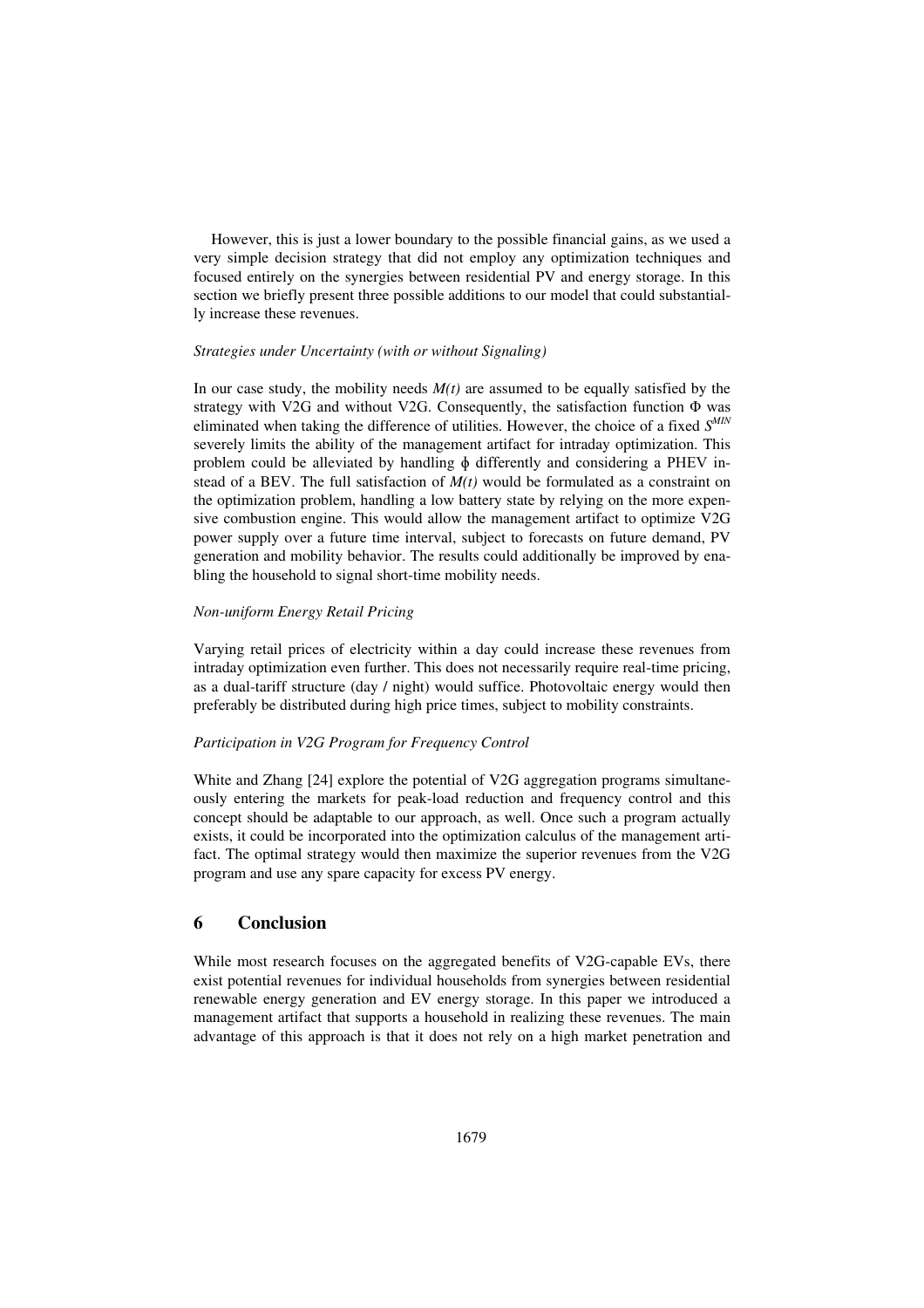social acceptance of EVs – even a single household with a PV installation and an EV can profit.

Our study showed how simple information systems open up new possibilities for integrating renewable energies and electric mobility. However, this work should serve as a basis for future research on the role of information systems in this context. Systems that allow for signaling or prediction of driving behavior could substantially enhance the results produced in this study.

The strategy we implemented as a proof-of-concept was a simple decision strategy, but, nevertheless, produced non-negligible revenue increases. In our future research we will further extend this concept to PHEVs, thus enabling the computation of intraday optimization strategies. We will also consider the effects of non-uniform energy retail pricing and the compatibility with V2G programs for frequency control.

# **References**

- 1. Heinberg, R., Fridley, D.: The end of cheap coal. Nature 468, 367-369 (2010)
- 2. Owen, N.A., Inderwildi, O.R. and King, D.A.: The status of conventional world oil reserves – Hype or cause for concern?. Energy Policy 38 (8), 4743-4749 (2010)
- 3. Watson, R.T., Boudreau, M.-C., Chen, A.J.: Information Systems and Environmentally Sustainable Development: Energy Informatics and New Directions for the IS Community. MISQ 34 (1), 23-38 (2010)
- 4. Ipakchi, A., Albuyeh, F.: Grid of the future. IEEE Power and Energy Magazine 7 (2), 52- 62 (2009)
- 5. Kossahl, J., Busse, S., Kolbe, L.M.: The Evolvement of Energy Informatics in the Information Systems Community – A Literature Analysis and Research Agenda. In: ECIS 2012 Proceedings, Paper 172 (2012)
- 6. Kempton, W., Tomic, J.: Vehicle-to-grid power fundamentals: Calculating capacity and net revenue. Journal of Power Sources 144 (1), 268-279 (2005)
- 7. Kempton, W., Tomic, J.: Vehicle-to-grid power implementation: From stabilizing the grid to supporting large-scale renewable energy. Journal of Power Sources 144 (1), 280-294 (2005)
- 8. Cvetkovic, I., Thacker, T., Dong Dong, Francis, G., Podosinov, V., Boroyevich, D., Wang, F., Burgos, R., Skutt, G., Lesko, J.: Future home uninterruptible renewable energy system with vehicle-to-grid technology. In: IEEE Energy Conversion Congress and Exposition, 2009. ECCE 2009, pp. 2675-2681. IEEE Press (2009)
- 9. Gurkaynak, Y., Khaligh, A.: Control and Power Management of a Grid Connected Residential Photovoltaic System with Plug-in Hybrid Electric Vehicle (PHEV) Load. In: 24<sup>th</sup> Annual IEEE Applied Power Electronics Conference and Exposition, 2009. APEC 2009, pp. 2086-2091. IEEE Press (2009)
- 10. Lopes, J.A.P., Almeida, P.M.R., Soares, F.J.: Using vehicle-to-grid to maximize the integration of intermittent renewable energy resources in islanded electric grids. In: 2009 International Conference on Clean Electrical Power*,* pp. 290-295. IEEE Press (2009)
- 11. Lopes, J.A.P., Soares, F.J., Almeida, P.M.R.: Identifying management procedures to deal with connection of Electric Vehicles in the grid. In: 2009 IEEE Bucharest PowerTech, pp. 1-8. IEEE (2009)
- 12. Clement-Nyns, K., Haesen, E., Driesen, J.: The impact of vehicle-to-grid on the distribution grid. Electric Power Systems Research 81 (1), 185-192 (2009)